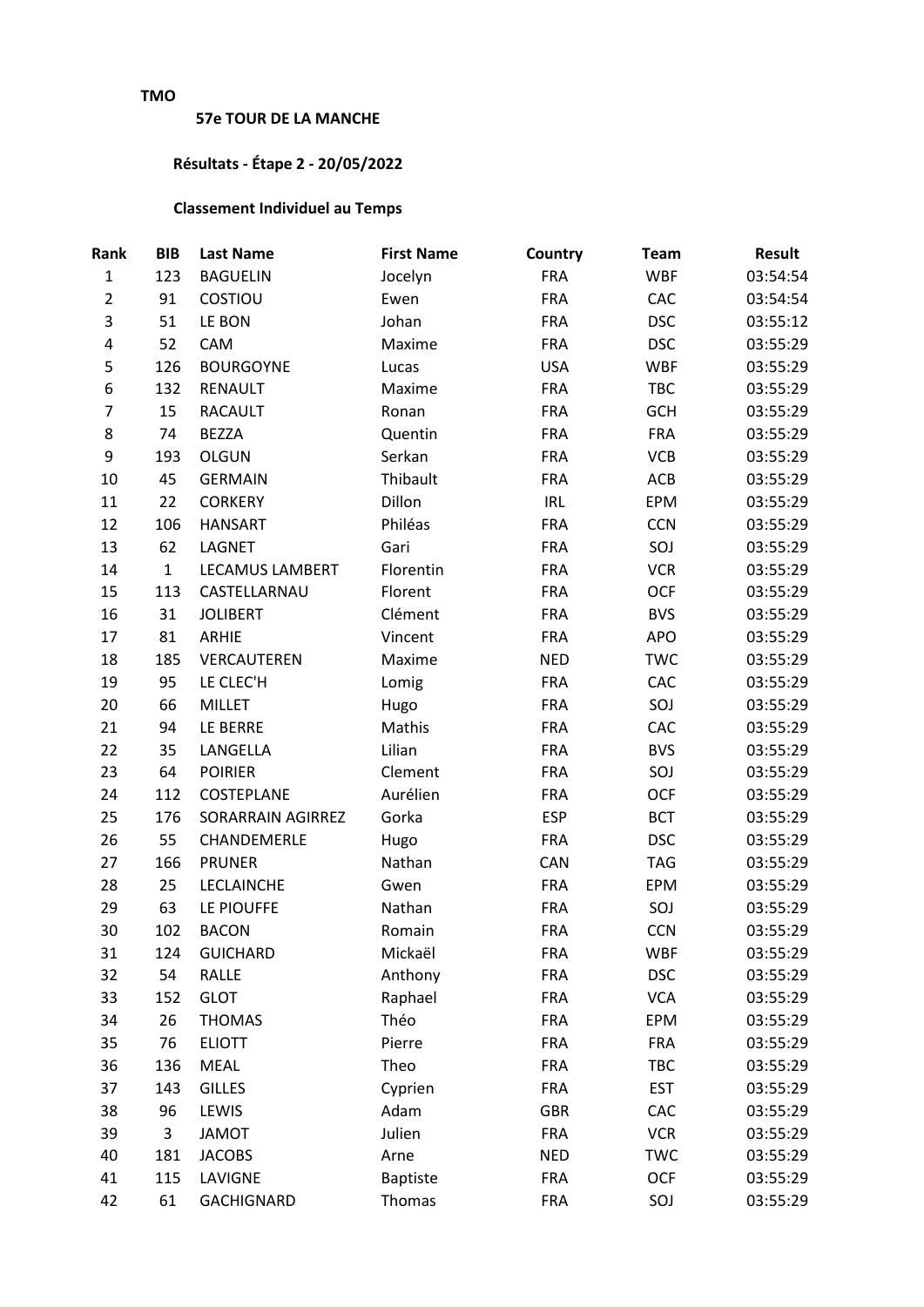| 43 | 192 | <b>TUIL</b>           | Marvin         | <b>FRA</b> | <b>VCB</b> | 03:55:29 |
|----|-----|-----------------------|----------------|------------|------------|----------|
| 44 | 145 | <b>LESELLIER</b>      | Arnaud         | <b>FRA</b> | <b>EST</b> | 03:55:29 |
| 45 | 153 | <b>JAUNY</b>          | Alexis         | <b>FRA</b> | <b>VCA</b> | 03:55:29 |
| 46 | 5   | VALOGNES              | Thibault       | <b>FRA</b> | <b>VCR</b> | 03:55:29 |
| 47 | 134 | <b>CHAUVIN</b>        | Tom            | <b>FRA</b> | TBC        | 03:55:29 |
| 48 | 105 | <b>GIRARD</b>         | Damien         | <b>FRA</b> | <b>CCN</b> | 03:55:29 |
| 49 | 12  | <b>POL</b>            | Gaëtan         | <b>FRA</b> | <b>GCH</b> | 03:55:29 |
| 50 | 164 | <b>FRONER</b>         | Axel           | <b>CAN</b> | <b>TAG</b> | 03:55:29 |
| 51 | 53  | <b>POISSON</b>        | Damien         | <b>FRA</b> | <b>DSC</b> | 03:55:29 |
| 52 | 151 | LE LAY                | Aurélien       | <b>FRA</b> | <b>VCA</b> | 03:55:29 |
| 53 | 43  | COMBES                | Simon          | <b>FRA</b> | ACB        | 03:55:29 |
| 54 | 196 | LE MONNIER DE GOUVI   | Guy            | <b>FRA</b> | <b>VCB</b> | 03:55:29 |
| 55 | 104 | <b>THEOT</b>          | Killian        | <b>FRA</b> | <b>CCN</b> | 03:55:29 |
| 56 | 186 | VERMEULEN             | Jordy          | <b>NED</b> | <b>TWC</b> | 03:55:29 |
| 57 | 34  | <b>GREGORY</b>        | Alec           | <b>GBR</b> | <b>BVS</b> | 03:56:03 |
| 58 | 23  | RENARD HAQUIN         | Henri françois | <b>FRA</b> | EPM        | 03:56:31 |
| 59 | 146 | <b>TUCKER</b>         | Guy            | <b>GBR</b> | <b>EST</b> | 03:56:31 |
| 60 | 144 | <b>PAVIC</b>          | Yanis          | <b>FRA</b> | <b>EST</b> | 03:56:31 |
| 61 | 21  | <b>BARAN</b>          | Simon          | <b>FRA</b> | EPM        | 03:56:31 |
| 62 | 36  | <b>HAINES</b>         | Alex           | <b>GBR</b> | <b>BVS</b> | 03:56:31 |
| 63 | 162 | KINNIBURGH            | Reid           | CAN        | <b>TAG</b> | 03:56:31 |
| 64 | 92  | COTARD                | Theo           | <b>FRA</b> | CAC        | 03:56:31 |
| 65 | 173 | ORTEGA SORO           | Gorka          | <b>ESP</b> | <b>BCT</b> | 03:56:31 |
| 66 | 125 | <b>LAURANS</b>        | Théo           | <b>FRA</b> | <b>WBF</b> | 03:56:31 |
| 67 | 46  | <b>WALLIANG</b>       | Thibault       | <b>FRA</b> | ACB        | 03:56:31 |
| 68 | 174 | RIERA CLAR            | Joan Albert    | <b>ESP</b> | <b>BCT</b> | 03:56:31 |
| 69 | 16  | VILLEMIN              | Alan           | <b>FRA</b> | <b>GCH</b> | 03:56:31 |
| 70 | 42  | <b>BULLER</b>         | John           | <b>IRL</b> | ACB        | 03:56:31 |
| 71 | 194 | <b>BRANGER</b>        | Antonin        | <b>FRA</b> | <b>VCB</b> | 03:56:31 |
| 72 | 121 | <b>BENNETT</b>        | Stéfan         | <b>FRA</b> | <b>WBF</b> | 03:56:31 |
| 73 | 122 | <b>THIERRY</b>        | Pierre         | <b>FRA</b> | <b>WBF</b> | 03:56:31 |
| 74 | 161 | SCHELLENBERG          | Thomas         | CAN        | <b>TAG</b> | 03:56:31 |
| 75 | 163 | <b>OLIPHANT</b>       | Aidan          | CAN        | <b>TAG</b> | 03:56:31 |
| 76 | 41  | <b>BOLOT</b>          | Simon          | <b>FRA</b> | ACB        | 03:56:31 |
| 77 | 171 | PALLARES REYES        | Marcel         | <b>ESP</b> | <b>BCT</b> | 03:56:44 |
| 78 | 33  | WARMERDAM             | Max            | <b>FRA</b> | <b>BVS</b> | 03:56:46 |
| 79 | 114 | <b>COUTURE</b>        | Cyril          | <b>FRA</b> | <b>OCF</b> | 03:56:46 |
| 80 | 83  | <b>ARHIE</b>          | Kevin          | <b>FRA</b> | <b>APO</b> | 03:56:46 |
| 81 | 154 | <b>BUNODIERE</b>      | Guillaume      | <b>FRA</b> | <b>VCA</b> | 03:56:46 |
| 82 | 172 | <b>CASADO ABELLAN</b> | Axier          | <b>ESP</b> | <b>BCT</b> | 03:57:55 |
| 83 | 73  | <b>PIJOURLET</b>      | Louis          | <b>FRA</b> | <b>FRA</b> | 03:58:33 |
| 84 | 14  | <b>DUC</b>            | Maxence        | <b>FRA</b> | <b>GCH</b> | 03:58:52 |
| 85 | 85  | WADE                  | Aaron          | <b>IRL</b> | <b>APO</b> | 03:59:33 |
| 86 | 131 | DELAPLACE             | Cédric         | <b>FRA</b> | TBC        | 03:59:33 |
| 87 | 133 | <b>MALLE</b>          | <b>Nicolas</b> | <b>FRA</b> | TBC        | 03:59:33 |
| 88 | 135 | <b>CLOUAIRE</b>       | Raphaël        | <b>FRA</b> | TBC        | 03:59:33 |
| 89 | 183 | <b>SENDERS</b>        | Sverre         | <b>NED</b> | <b>TWC</b> | 04:02:19 |
| 90 | 184 | <b>VAN SCHIPSTAL</b>  | Guus           | <b>NED</b> | <b>TWC</b> | 04:02:19 |
| 91 | 71  | <b>DAMIENS</b>        | Mickael        | <b>FRA</b> | <b>FRA</b> | 04:03:53 |
| 92 | 11  | <b>MILLON</b>         | Simon          | <b>FRA</b> | <b>GCH</b> | 04:03:53 |
|    |     |                       |                |            |            |          |